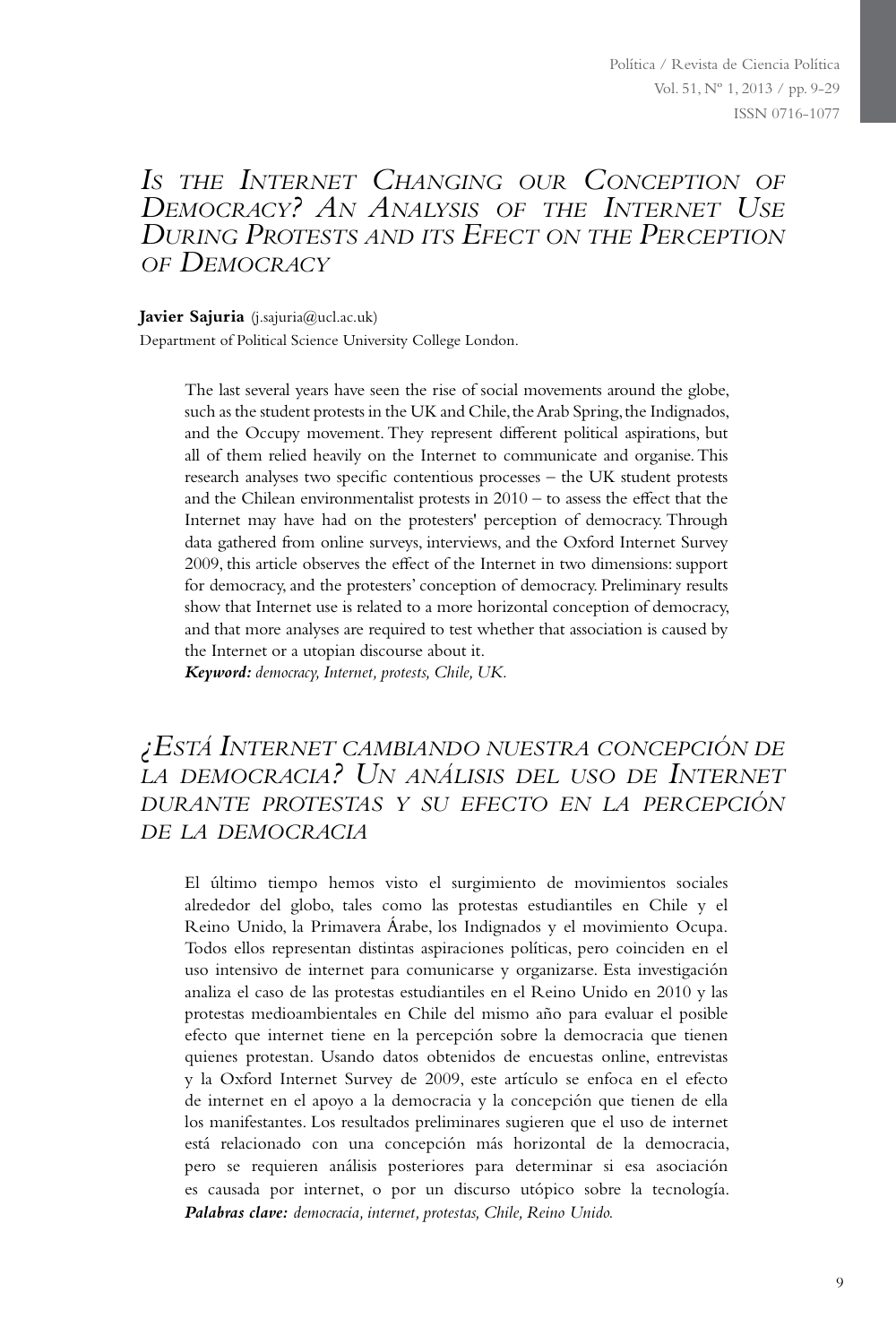On November 11th, 2010, over 50,000<sup>1</sup> demonstrators walked through the streets of London, protesting against the plans of the recently elected coalition government to raise the cap on university fees. However, the protest did not only take place on the streets. Thousands of messages on Twitter and Facebook were sent during that day and the national demonstrations that followed on November 24th and December 9th. Earlier that year, in Chile, thousands of activists and protesters had flooded the streets of Santiago asking the government to halt the construction of a coal-fire power plant in the locality of Punta de Choros,2 a Chilean nature reserve. The protests appeared as a spontaneous uprising co-ordinated over Twitter and Facebook. In 2011, another protest against the construction of a power plant arose. This time it was in response to the Hidroaysén project, which would consist of a series of dams in the Pascua and Baker rivers in Chilean Patagonia. Again, the Internet was a fertile ground for communication and organisation among the demonstrators.

Both cases – Chile and the UK – may seem like isolated examples of protests around the world; but both also reflect a new way of political mobilisation to which the Internet is pivotal, that has been under investigation for the last few years (Cantijoch, 2008; Garret, 2006; Norris, Walgrave, & Van Aelst, 2005; Tarrow, 2008; Van Laer, 2007; Van Laer & Van Aelst, 2009). The use of the Internet in the context of protest is still a young research area, and as such, there are several questions yet to be answered.

This article intends to delve deeper into the relationship between the use of the Internet during a protest, and the citizens' views about democracy. This relationship can refer to the level of support for the democratic system, or, in a deeper sense, to the way that democracy is conceived (Dalton, Shin, & Jou, 2008). Online platforms allow the production and transmission of information in a completely different way than had hitherto been the case, and this has also affected the ways that protests are undertaken (Van Laer & Van Aelst, 2009). The remaining question is to discover how the same platforms – used during a protest period – may affect the way that democracy is perceived.

# **1. Perception of Democracy: Why is it Relevant?**

According to Diamond (2008), one of the main indicators of the level of legitimacy in a democratic system, is the level of citizen's support for it. In that sense, surveys have attempted to observe the level of support for democracy, especially in countries with

The Guardian, November 11, 2010.

<sup>&</sup>lt;sup>2</sup> La Nación, August 26, 2010.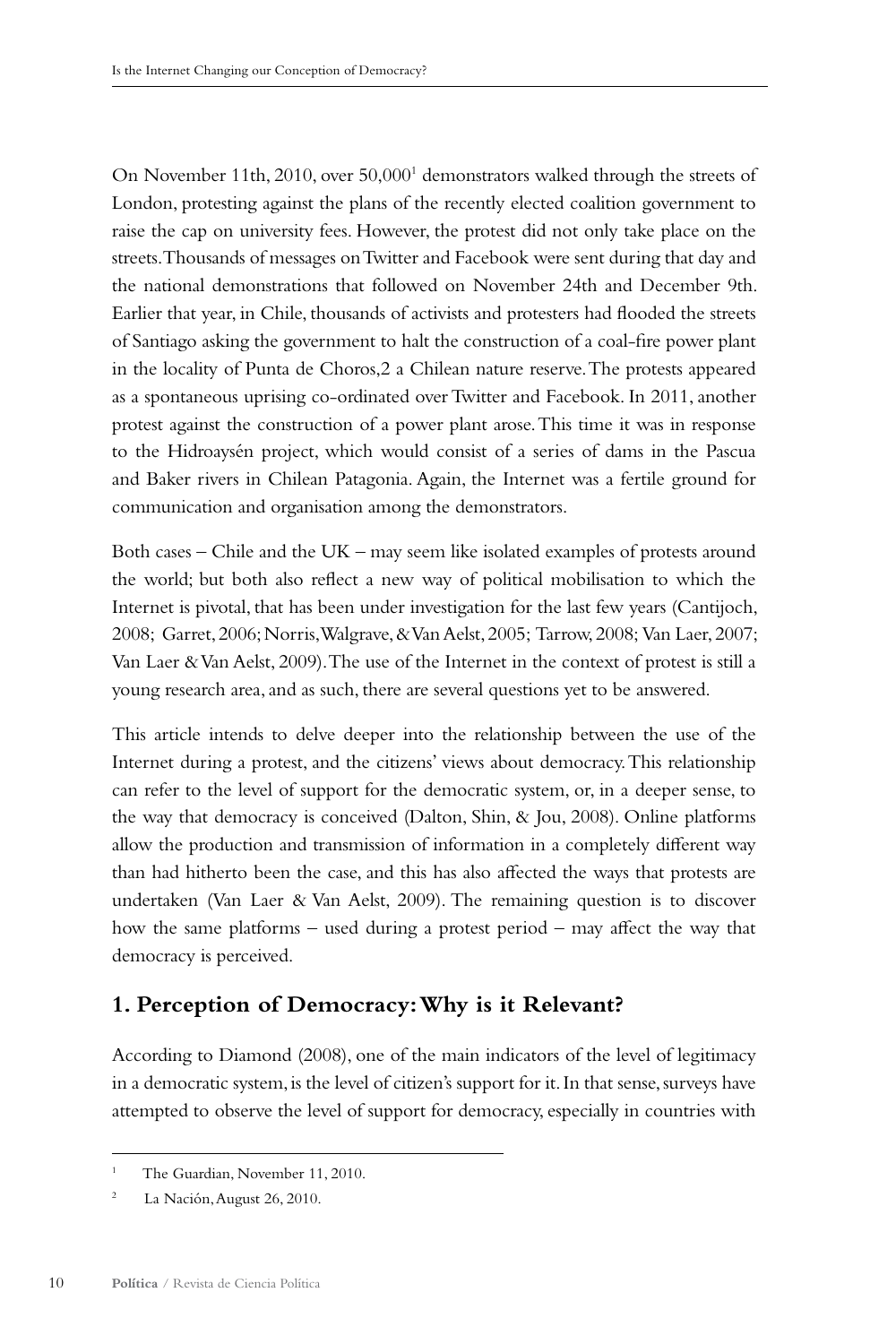authoritarian regimes or in processes of transition to democracy. Strictly speaking, there are two particular dimensions that allow an understanding to be gleaned of how people view democracy, and how they connect it with their own realities.

The first dimension refers to the idea that people from a given country are able to support democracy as a system of government, regardless of their evaluation of their own governments (Diamond, Shin and Jou 2008). There is a common belief that support for democracy tends to be higher in countries with several years of democratic rule. Nevertheless, as Dalton, Shin and Jou (2008) shows, public opinion endorses democracy in the most unlikely places. Even countries under authoritarian rule or just starting a transition from it to a more democratic system tend to have high levels of support for democracy.

The levels of support for democracy, then, may follow an "axiological rationality" model (Sarsfield & Echegaray, 2006), in which it relies on people's beliefs about it, and not in its outcomes. The importance of this idea is that the legitimacy of a democratic system may not be at risk even if the democratic government is not able to deliver the expected outcomes.

The second dimension is what people understand when they speak about democracy. A significant number of people understand democracy in terms of the freedom and liberties that democracy is supposed to bring (Dalton, Shin and Jou, 2008). A second group is composed of people who relate democracy to institutional arrangements and procedures, such as elections and the existence of a parliament. A third and smaller group thinks about democracy in terms of social rights.

Although this classification is useful to understanding the different views of democracy, some scholars contest it. Welzel and Ingelhart (2008), for example, distinguish between "electoral democracy" – which is mainly driven by elites – and "liberal democracy", which requires a mass voice and wider participation opportunities. For them, the key to what people search for, and understand when they speak about democracy is more related to an "effective democracy", that is, a system that facilitates citizen empowerment. Electoral democracy, as it is only concentrated on periodical and limited demonstrations of citizen power – e.g. elections – cannot cope with it. In that regard, the empowerment required for an effective democracy comes from the existence of democratic institutions that enable people to develop values of self-expression. Their views of democracy, then, not only relate to liberties, institutions or civil rights, but also to notions of a more equal and horizontal society. The underlying idea is that democracy is no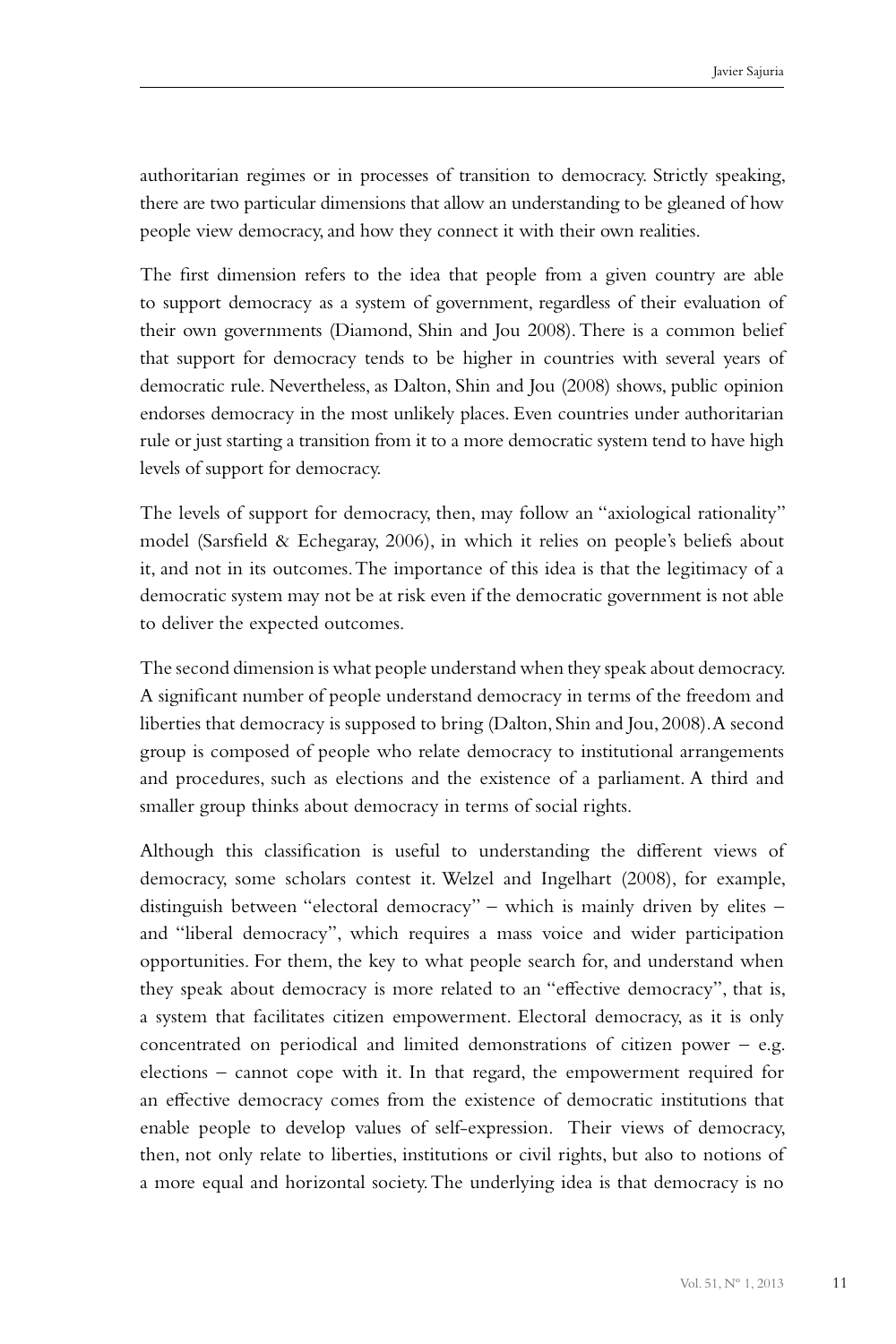longer understood as a limited and narrow concept – i.e., elections – but rather as a "process by which political power moves into the hands of ordinary citizens" (Welzel & Inglehart, 2008:29).

These two dimensions of the perception of democracy are essential to solving the legitimacy dilemma. Moreover, the way that people understand democracy may affect the way they choose to exercise their participation rights, which may in turn be affected by the tools they use to exercise them. When people believe that democracy is the only desirable system of government, and relate it to the idea of citizen empowerment, they may decide to use collective action to fill any gap between their expectations of democracy and what the democratic system is actually providing them with.

# **2. The Internet and Contentious Politics**

The term 'contentious politics' is derived from the notion of confrontation. It is not only a process of regular political confrontation between elites, but also involves ordinary people who decide to organise and face their government or authorities. As Tarrow (2008:7) explains,

*"(C)ollective action becomes contentious when it is used by people who lack regular access to representative institutions, who act in the name of new or unaccepted claims, and behave in ways that fundamentally challenge others or authorities".* 

The idea is that those who engage in this type of collective action find themselves with the opportunities, structures and resources needed to act in that way (McAdam, Tarrow & Tilly, 2001). Those structures refer to the presence of social networks that allow the operation of collective action. When a continuous sequence of contentious events sustained by the presence of social networks can be observed, it could be ascribed to the presence of social movements. Moreover, protests are just one of the different options contained in a repertoire of contentious action (Tilly & Tarrow, 2007) and, as such, are becoming mainstream. Demonstrations take place in different countries with different systems of government, and cannot be considered as something apart from the more usual mechanisms of political action, such as electoral politics (Tarrow, 2008).

When talking about the Internet, there is the subject of significant academic differences between the so-called 'utopians' and 'dystopians'. On the one hand, it can be observed that the Internet will lower the transaction costs of engaging in collective action. In that sense, the Internet would enhance the participation rates of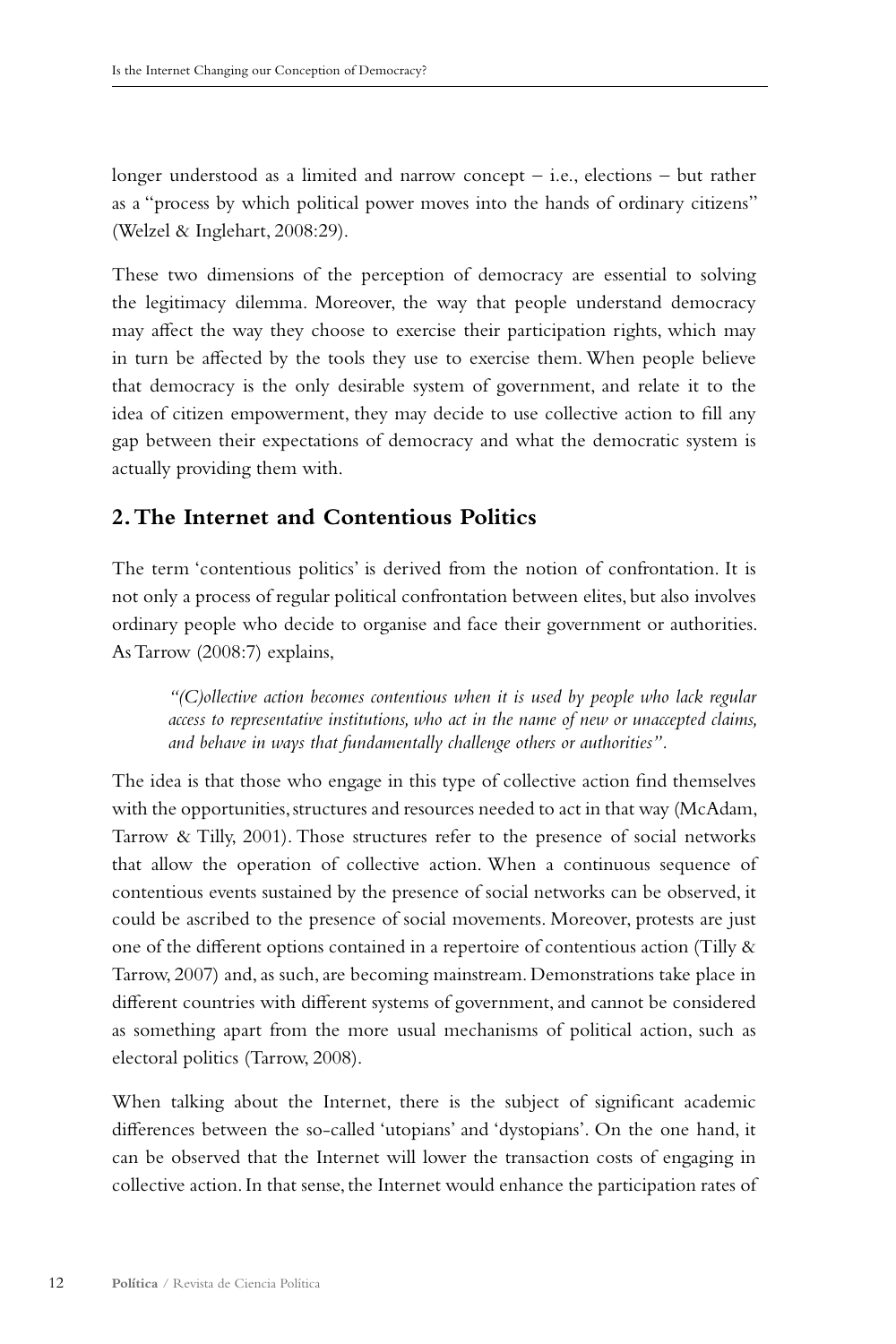those excluded or underrepresented (Cantijoch, 2008; Van Laer & Van Aelst, 2009). On the other hand, others claim that the Internet will only reinforce the positions of those already involved in the political process. This may create a change in the effects of their protests, but will not give the "under-represented" a new tool of participation (Cantijoch, 2008). Finally, there is a group of sceptics who believe that the Internet will not change anything in the political process (Morozov, 2011; Van Laer, 2007). According to this view, the Internet will follow a similar path to that of TV or other technological inventions. There will be a big buzz about its political possibilities but, in the end, it will not affect the way that politics is conducted, in this case the way that people mount protests as a form of political participation.

The evidence from different social movements of the last few years (Bennett, Breunig, & Givens, 2008; Cantijoch, 2008; Di Gennaro & Dutton, 2006; Garret, 2006; Van Laer, 2007) tends to support the reinforcement theory. That is, the socioeconomic profile and levels of political awareness of those who use the Internet to engage in protests tend to be the same as those who do not use it. Additionally, some researchers (Van Laer & Van Aelst, 2009) have found that the use of the Internet during protests may enhance a notion of political participation as a less hierarchical activity. As Cantijoch (2008) explains, Internet users are more satisfied with democracy and less supportive of the idea of hierarchical citizenship. The evidence gathered by Bennett, Breuning and Givens (2008) supports this idea by claiming that there has been a shift in the collective action paradigm. For them, the Internet sustains looser networks that are more related to the idea of horizontality in the political process. If the Internet is fostering a more horizontal approach to political action, it may also influence the way that Internet-supplemented protesters understand democracy.

The role of the Internet must not be overestimated, though. Almost all of the scholarship on the topic agrees on the importance of face-to-face contacts to activate and sustain networks of collective action. Nonetheless, the use of the Internet may affect people's understanding of politics and, consequently, of democracy.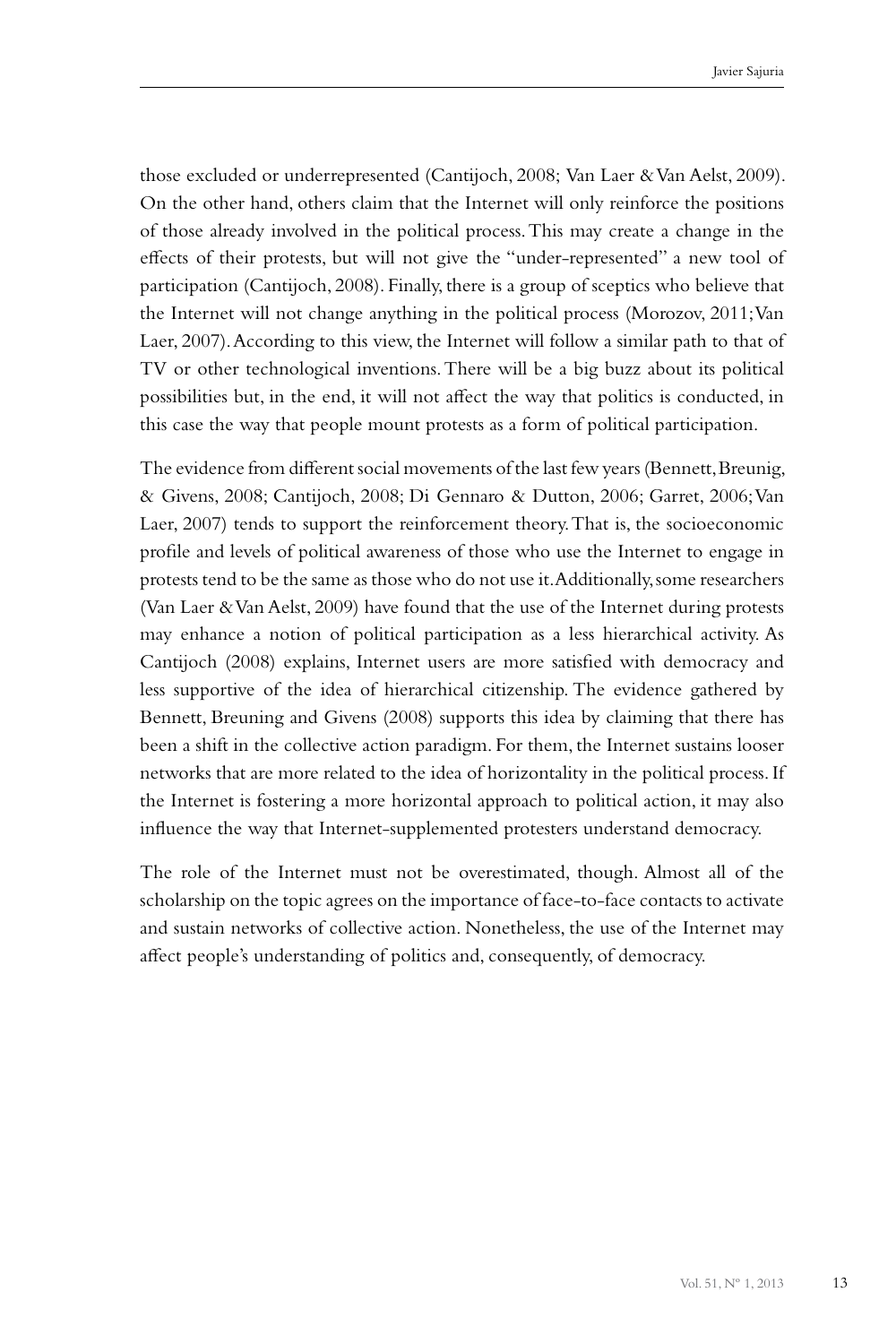### **3. Data and Measurements**

### **Case selection**

Both the UK and Chilean occurrences of contentious politics present an interesting challenge. Both series' of events were took place during a similar period of time and had very similar processes of development. As some of the interviewees explained, both sequences of demonstrations developed from previous planning and organisation. In the UK, once the government announced its plans to raise the cap on university fees, the National Union of Students (NUS) decided to start planning a national demonstration against the policy. Alongside more traditional ways of organisation and communication, such as posters and leaflets, the NUS created Facebook groups, Twitter accounts and an official website for the first demonstration.3

In the Chilean case, the protests against both of the power plants required meticulous planning of the actions undertaken. In the case of Punta de Choros, a group of activists created a documentary and decided to offer free screenings of it in different parts of the country. A website<sup>4</sup> and Facebook campaign were created with videos of popular Chilean artists supporting the initiative. In the case of Hidroaysén, there was another big organisation called "Patagonia sin represas"<sup>5</sup> which had been campaigning against the project for several years before the protests. It was not until the government had to decide on whether or not to approve of construction that the demonstrations started to take place.

There are other important similarities between both cases. In Chile and the UK, there were new conservative governments, which had been elected after long periods of more left-wing rule. Also, in both cases the Internet played a key role before and during the protests. Nevertheless, both cases also present differences that enrich the analysis. The UK has a long tradition of democratic rule and participates in most of the groups of developed countries. Chile, on the other hand, suffered a military dictatorship between 1973 and 1990, and has been conducting a peaceful and institutional process of transition since then. Only in 2010 was Chile granted admission to the OECD. In terms of public opinion about democracy, the UK has followed a stable pattern since the first barometer surveys, while in Chile there have

<sup>3</sup> www.demo2010.org

<sup>4</sup> www.chaopescao.cl

<sup>&</sup>lt;sup>5</sup> In Spanish, Patagonia without dams.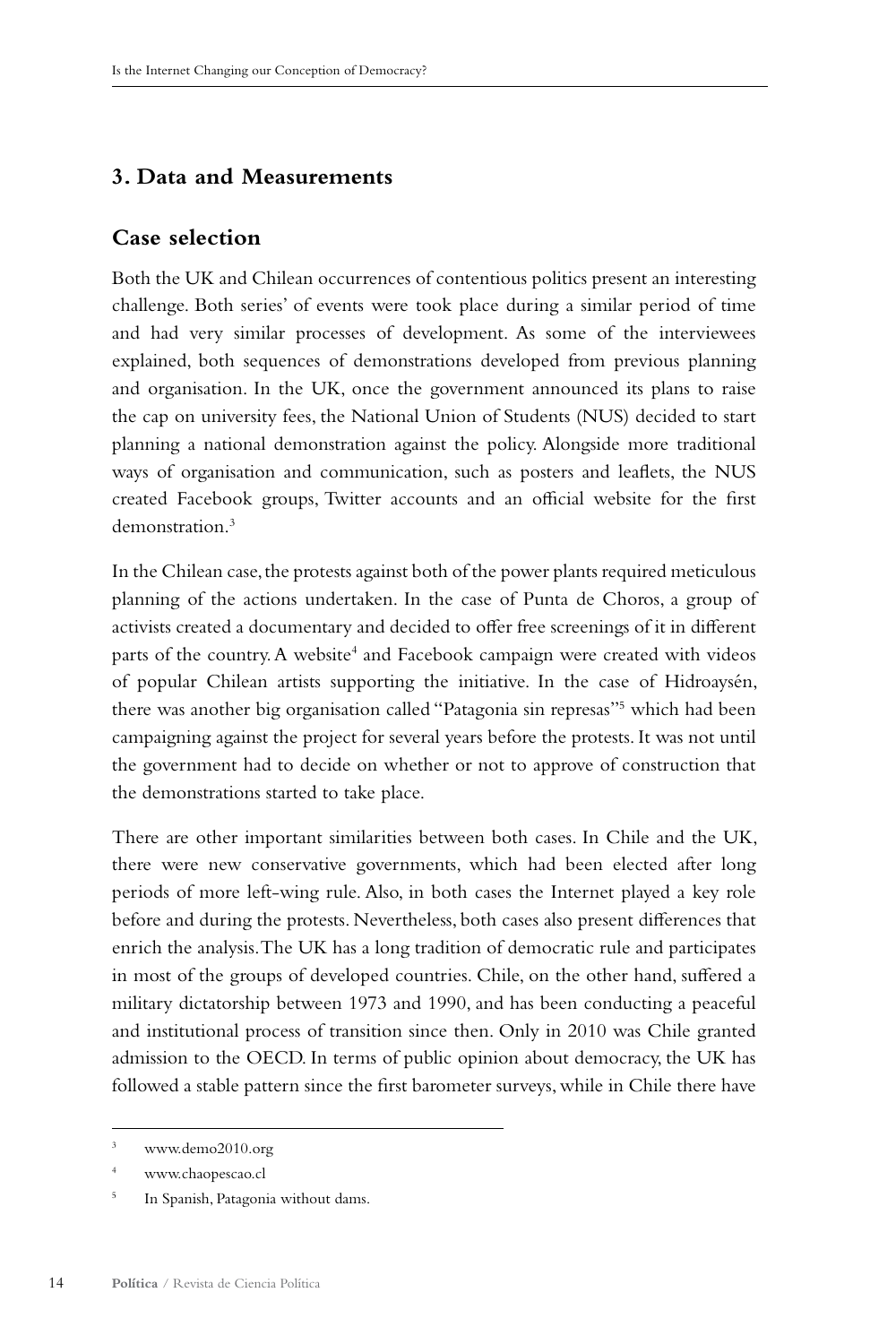been several changes in people's perception about democracy (Lagos, 2008). With respect to the Internet, both countries have different levels of penetration – 82% in the UK and  $54.8\%$  in Chile<sup>6</sup> – but they are way ahead of the world average of 30.2%. Interestingly, the penetration of Facebook follows the opposite pattern: in the UK, 58% of Internet users had a Facebook profile whereas in Chile, 92% of the users do<sup>6</sup>.

The idea behind this particular case selection is, as Yin (2008:61) explains, to avoid the "uniqueness or artifactual conditions surrounding the case" – as in a single case approach – in accounting for most of the findings of the investigation. Furthermore, following Gerring's (2004, 2007) approach, the idea is to combine a cross-sectional analysis across two different units that have some similarities but which also present variation in their contexts. Chile and the UK experienced similar dynamics of contention, which can be analysed together, considering their own particularities (McAdam et al., 2001).

#### **Data**

The data was gathered using methodological triangulation between surveys and interviews. Thirteen semi-structured interviews were conducted in Chile and the UK. The interviewees belonged to three different groups: media, activists and academics. All of the interviews were conducted with the promise of anonymity, and as such, no names are disclosed in this investigation. The idea of this was to provide a safer environment for the interviewees to express their views on the topic. In the media group, reporters from the BBC and The Guardian (in the case of the UK) and La Tercera and El Dínamo (in Chile) were interviewed. All of them were members of the editorial staff of their media organisations or were directly involved in the coverage of the protests. Top officers from student unions, the NUS and Greenpeace Chile, as well as activists from the UCL occupation and environmentalist groups in Chile. Moreover, regular activists who had not previously been involved in any particular organisation were interviewed in both countries. In the case of academics, I selected scholars who were studying topics such as social movements, social networks and the Internet.

An online survey was sent in both countries with the exact same questions, but in different languages. Both of them were intended to capture the opinion of people who had participated in the protests. In the UK, the survey was sent to undergraduate

Information according to www.internetworldstats.com, accessed on 15-08-2011.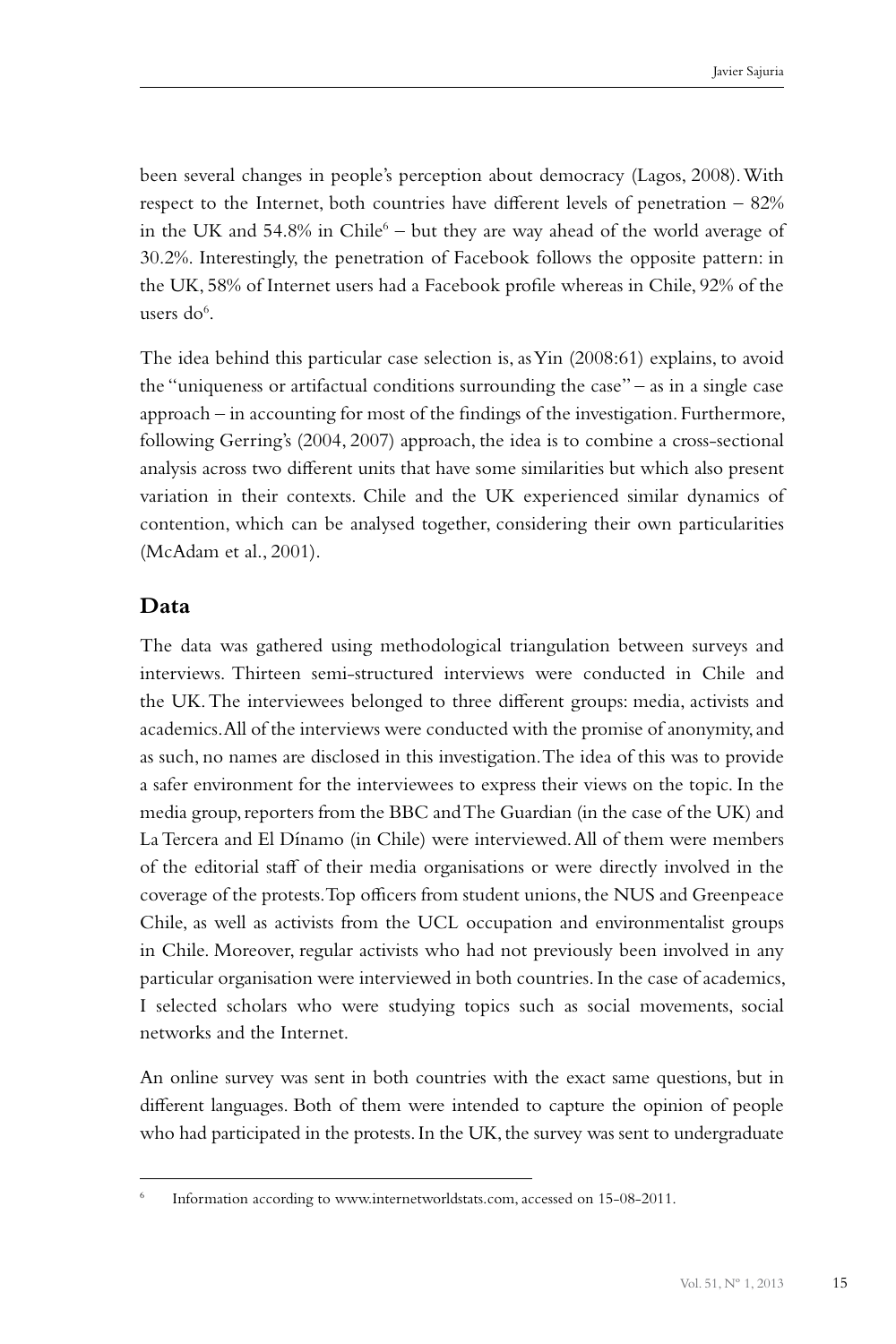and postgraduate students through the University College London (UCL) Union online newsletter. The survey had 132 responses, most of them from postgraduate students  $-56.8\%$  – with ages ranging from 18 to 52 years and an average age of 26. In the case of Chile, the survey was distributed through Twitter and Facebook and got 246 responses. As the protests in Chile were related to environmental policies, the population intended to be reached was broader than in case of the UK. The link of the survey was shared by highly influential Chilean Twitter users and by some NGOs, such as Greenpeace Chile. The average age of the Chilean respondents was 32 years old and most respondents were studying or had an undergraduate degree – 41.3%.

Both surveys were intended to primarily cover a population of Internet users, avoiding any limitations caused by coverage error (Manfreda & Vehovar, 2008). Nonetheless, as the surveys did not utilise any probabilistic sampling methods, it is not possible to make generalisations beyond the composition of the sample that participated in them. Nonetheless, online surveys do offer some significant advantages by comparison to other, similar instruments, such as telephone surveys. As Stephenson and Crete (2011) showed, online surveys are able to get straighter answers from respondents than telephone surveys, especially regarding complex topics such as participation in protests and other types of political demonstration.

Finally, data from the Oxford Internet Survey 2009 was used to provide further analysis on the findings about the perception of democracy. This survey aims to reach a nationally representative sample of 2000 people the population of Britain above 14 years old, using face-to-face interviews. The data was weighted according to the instructions provided by the Oxford Internet Institute. (Dutton, Helsper, & Gerber, 2010)

#### **4. Hypotheses and findings**

According to the literature reviewed above (Norris, walgrave and Vang Aelst, 2005), protesters show higher levels of support for democracy than those who do not engage in demonstrations. One of the suggested explanations for this is that protesters are more engaged in the pursuit of higher levels of democracy and, concordantly, the main goal of the protests is to deepen democracy in their countries. In that sense, the use of the Internet during a protest may increase the level of support for democracy, as it provides better tools for the co-ordination of collective action **(Hypothesis 1.1).** Nonetheless, some would argue that the Internet has no effect at all on the level of support for democracy **(Hypothesis 1.2).** In this regard, people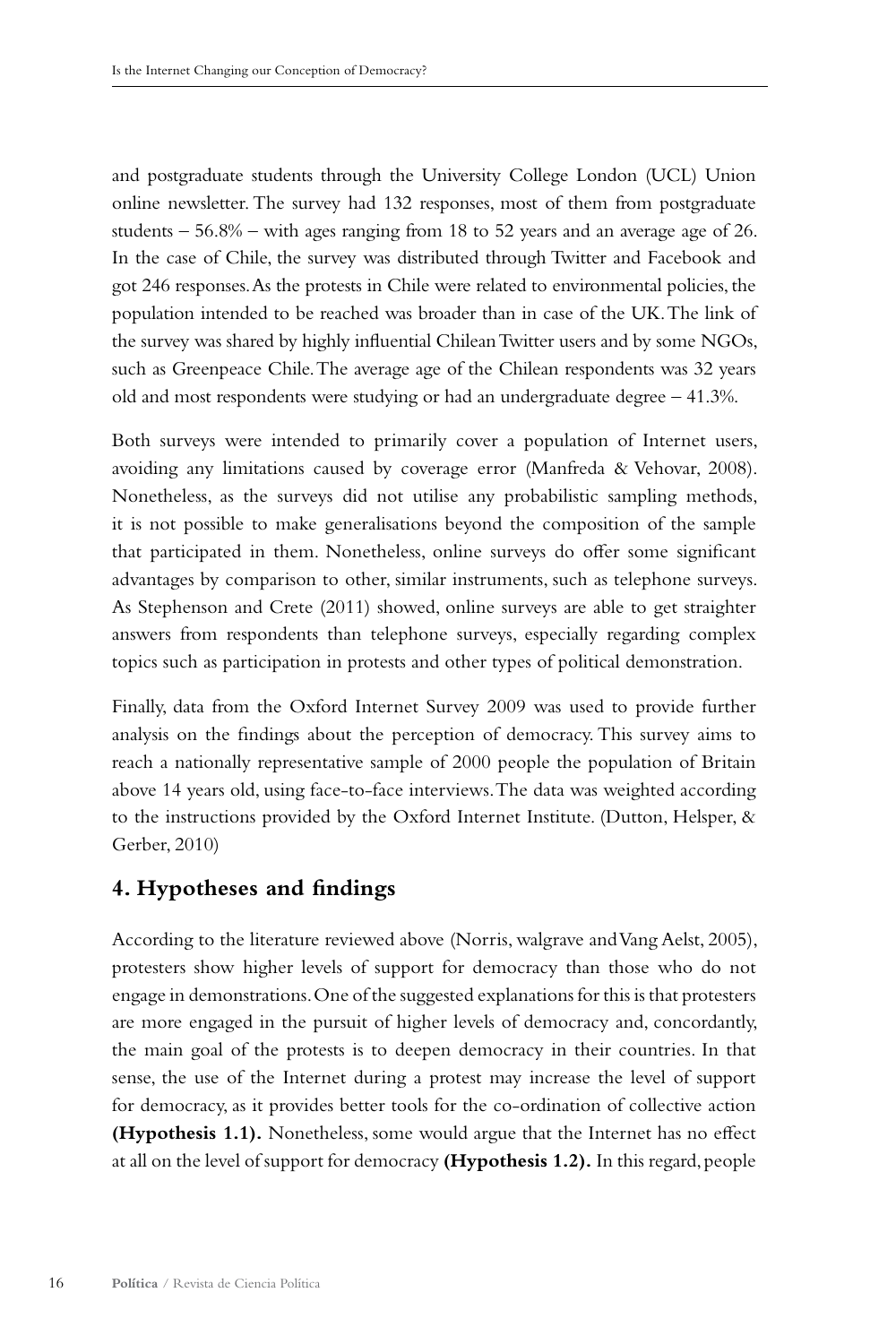who engage in protests hold views about democracy as a system of government, as something completely unrelated to the way in which they decide to protest.

In the case of the concept of democracy, one argument is that the specific types of social ties formed through Internet tools such as Twitter or Facebook may foster more horizontal relations among users. Hence, when they start to use the Internet to participate in politics, they would repeat the horizontality learnt through the use of the Internet. Another view suggests that the Internet may not be changing the way that people relate to each other. Instead, what affects our view about democracy is the utopian ideal we possess about the Internet and not necessarily its alleged horizontal features. In that regard, the process by which people modify their conception of democracy would be the response of a performativity process in which the idealistic discourse of the Internet – and not the Internet itself – affects perceptions of democracy. Consequently, it would be necessary to analyse whether the Internet is changing the way that democracy is conceived, by creating a more horizontal conception of it **(Hypothesis 2.1)** or not **(Hypothesis 2.2).**

### *Support for democracy*

Most interviewees agree that protests are an important  $-$  if not essential  $-$  part of modern democracy. It could be argued that protests are a way in which citizens are able to engage more directly and intensively with the democratic process, while it could also be asserted that people will support democracy regardless of whether they have a strong opinion about what democracy is. As one journalist from the UK explained, "they [the protesters] would definitively argue that this [the protest] is very democratic. I think they support their own view of democracy".

A Chilean journalist compared the act of protesting with that of voting, arguing "The protesters strengthen their support for democracy. I think that they feel that the ritual of protesting is very similar to the ritual of voting". When directly asked whether the Internet has any particular effect on the level of support for democracy, only one of the interviewees – a journalist – stated that it does. In his words, "The Internet gives people access to a voice and a power they claim as democratic. I think it enhances the ideological idea of active engagement with society and the democratic process". Nonetheless, the majoritarian view lies on the side of the sceptics. This argument can be summarised in the words of one of the academics interviewed: "We are witnessing a '1.0' system of organisation [the protests] that uses a '2.0' way of communication, but is just that. There is no significant change".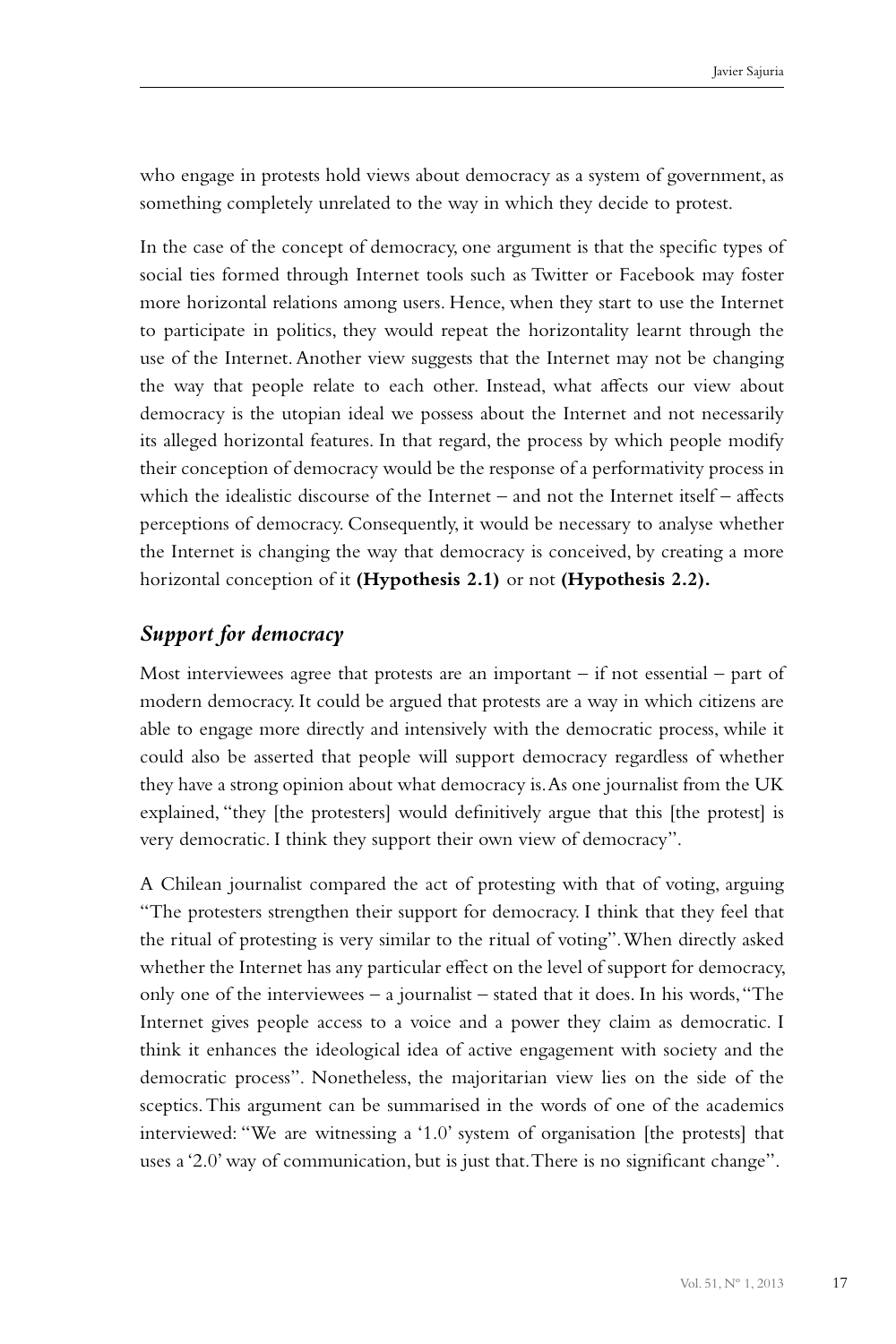In the case of the regression models, the dependant variable comes from a question in which the survey respondents were asked to choose – on a scale from 1 to 10 – how important it was for them to live in a democratic country. The first model used as an independent variable the different uses of the Internet during the protests (Table 1.1 and 1.2). This variable was coded from a multiple answer question, in which the respondents were asked to enumerate the different ways in which they used the Internet to engage in the protests – if any.

| Dependent Variable:<br>Support for Democracy | Model 1        | Model 2          | Model 3       | Model 4         |
|----------------------------------------------|----------------|------------------|---------------|-----------------|
| Use of the Internet                          | $0.161*$       | $0.210*$         | 0.351         | 0.294           |
| in Protests                                  | (0.074)        | (0.092)          | (0.220)       | (0.200)         |
| Evaluation of democracy                      |                | $0.309+$         | $0.312+$      | $0.334*$        |
|                                              |                | (0.161)          | (0.164)       | (0.161)         |
| Participation in the Protests                |                |                  | $-0.147$      | $-0.049$        |
| (online and/or offline)                      |                |                  | (0.168)       | (0.157)         |
| Education                                    |                |                  |               | $-0.476+$       |
|                                              |                |                  |               | (0.267)         |
| Gender                                       |                |                  |               | 0.109           |
|                                              |                |                  |               | (0.286)         |
| Age                                          |                |                  |               | $0.086**$       |
|                                              |                |                  |               | (0.033)         |
| Constant                                     | $9.186***$     | $6.845***$       | $6.977***$    | $6.017***$      |
| N                                            | 79             | 79               | 79            | 79              |
| r2                                           | 0.03           | 0.164            | 0.173         | 0.256           |
| r2a                                          | 0.017          | 0.142            | 0.14          | 0.194           |
| Legend: Standard errors in ()                | $+$ p $< 0.10$ | $\star$ p < 0.05 | ** $p < 0.01$ | *** $p < 0.001$ |

Table 1.1 Support for democracy, UK survey.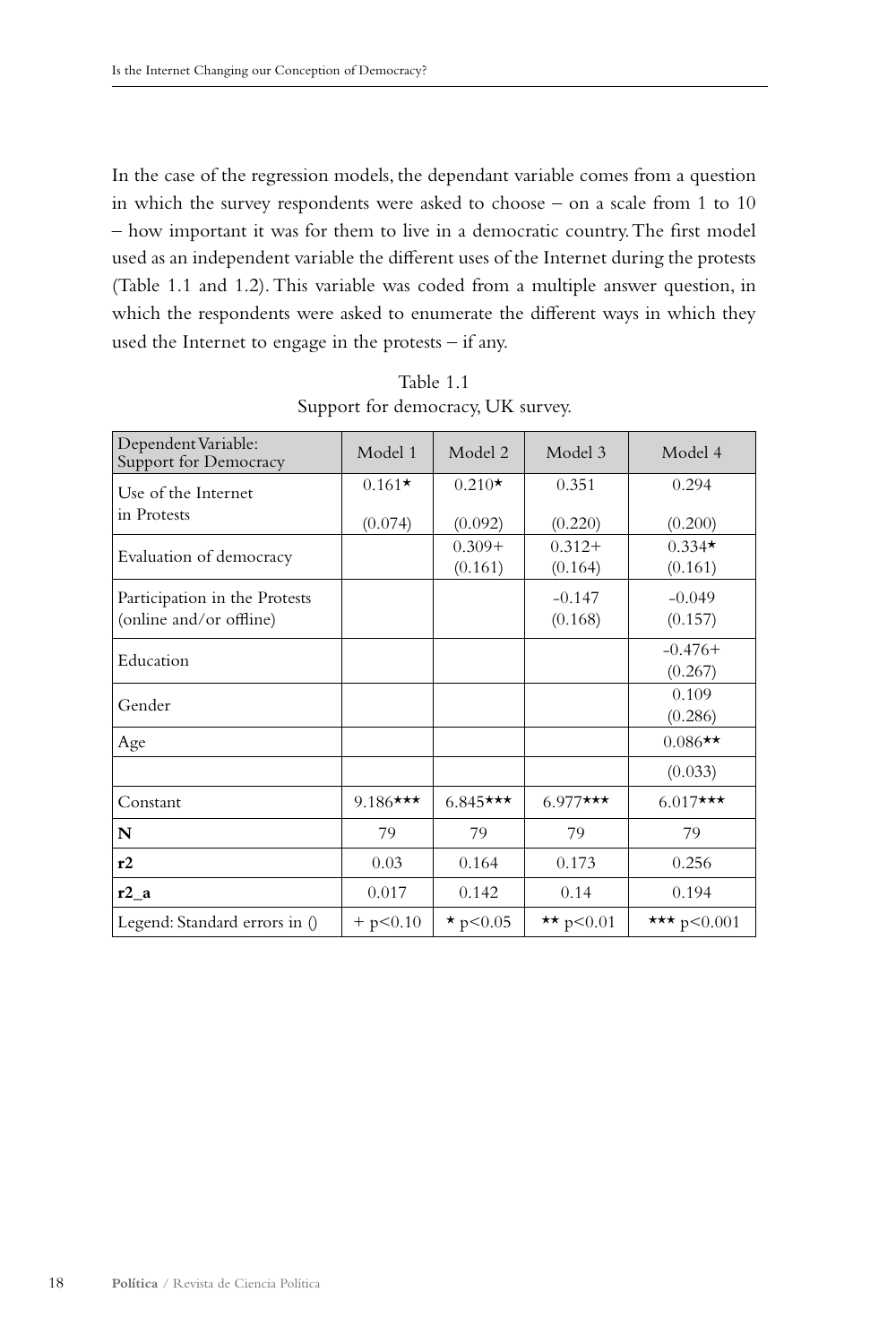| Dependent Variable:<br>Support for Democracy             | Model 1              | Model 2             | Model 3             | Model 4              |
|----------------------------------------------------------|----------------------|---------------------|---------------------|----------------------|
| Use of the Internet in Protests                          | $0.220**$<br>(0.084) | $0.251*$<br>(0.102) | $0.317+$<br>(0.154) | $0.321 +$<br>(0.151) |
| Evaluation of democracy                                  |                      | 0.064<br>(0.060)    | 0.049<br>(0.052)    | 0.048<br>(0.053)     |
| Participation in the Protests<br>(online and/or offline) |                      |                     | $-0.113$<br>(0.121) | $-0.110$<br>(0.120)  |
| Education                                                |                      |                     |                     | 0.148<br>(0.168)     |
| Gender                                                   |                      |                     |                     | 0.104<br>(0.204)     |
| Age                                                      |                      |                     |                     | 0.014                |
|                                                          |                      |                     |                     | (0.016)              |
| Constant                                                 | $8.824$ ***          | $8.378$ ***         | $8.687$ ***         | $7.687$ ***          |
| N                                                        | 121                  | 121                 | 121                 | 121                  |
| r2                                                       | 0.068                | 0.081               | 0.092               | 0.114                |
| $r2_a$                                                   | 0.061                | 0.065               | 0.068               | 0.067                |
| Legend: Standard errors in ()                            | $+$ p $< 0.10$       | $\star$ p < 0.05    | ** $p < 0.01$       | *** $p < 0.001$      |

Table 1.2 Support for democracy, Chile survey

This resulted in seven dummy variables, which were added to construct a single scale. The following multivariate model includes the respondents' evaluation of democracy in order to assess whether there is a relationship between both variables. The third model includes the last three variables plus a variable for participation in the protests. This variable was designed to assess if the respondent had participated in the protests, regardless of their involvement online. Finally, the fourth model includes basic demographic control variables, such as gender, education and age.

As Tables 1.1 and 1.2 show, the first model presents a significant positive relationship between the use of the Internet during the protests and the level of support for democracy in both countries. Nonetheless, the level of significance tends to drop as more variables are incorporated into the model. In both countries, the significance of the relationship between the use of the Internet in the protests and support for democracy looses significance in Model  $3 -$  in the case of Chile, it remains significant at the  $p<0.10$  level, while in the UK it looses all significance. When the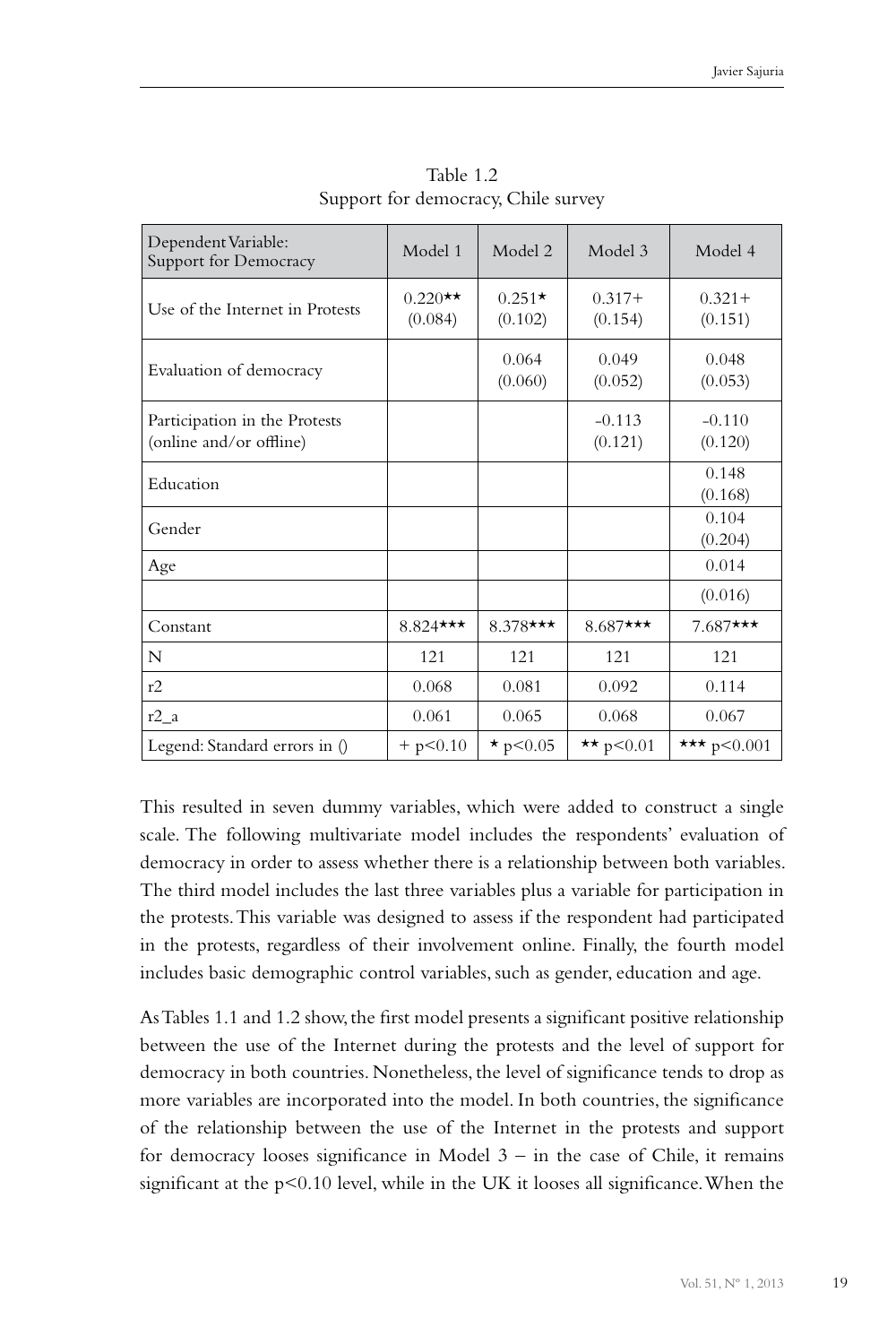demographic variables are controlled for, education and age becomes important in the UK, while in Chile these do not make a significant difference.

The quantitative and qualitative data coincide in suggesting that the effect of the use of the Internet during the protests on the level of support for democracy might not be relevant. Moreover, the qualitative evidence strongly suggests that the relevant element in the relationship is participation in the protests, regardless of the Internet. In that sense, the protests may deepen the level of compromise with democracy among protesters by allowing them to exercise political activities in a more unstructured and recurrent way. Regarding this specific dimension, the Internet may serve as a mere tool for protesters. This evidence supports Hypothesis 1.2 in the sense that the Internet has no effect whatsoever on the level of support for democracy. Consequently, according to this data, Hypothesis 1.1 can be rejected on the basis that even when the survey data shows a positive relationship between the use of the Internet and support for democracy, the phenomenon seems to have a certain degree of spuriousness.

### **The Conception of Democracy**

For the purpose of analysing this dimension, one of the survey questions asked respondents to offer a definition of democracy using their own words. This openended question was intended to allow respondents to express their views beyond the classical close-ended questions from the Barometer surveys. The answers were coded 1 if the respondents related democracy to attributes such as "horizontal", "equality of power", "inclusion of everyone" or other related ideas. If respondents clearly expressed their concept of democracy as institutions – elections, parliament, elected representatives, liberties, freedom of speech, personal liberty or social rights, education, health, and social care, and so on – the answers were coded as zero. With this binary dependent variable, bivariate and multivariate regression models were used.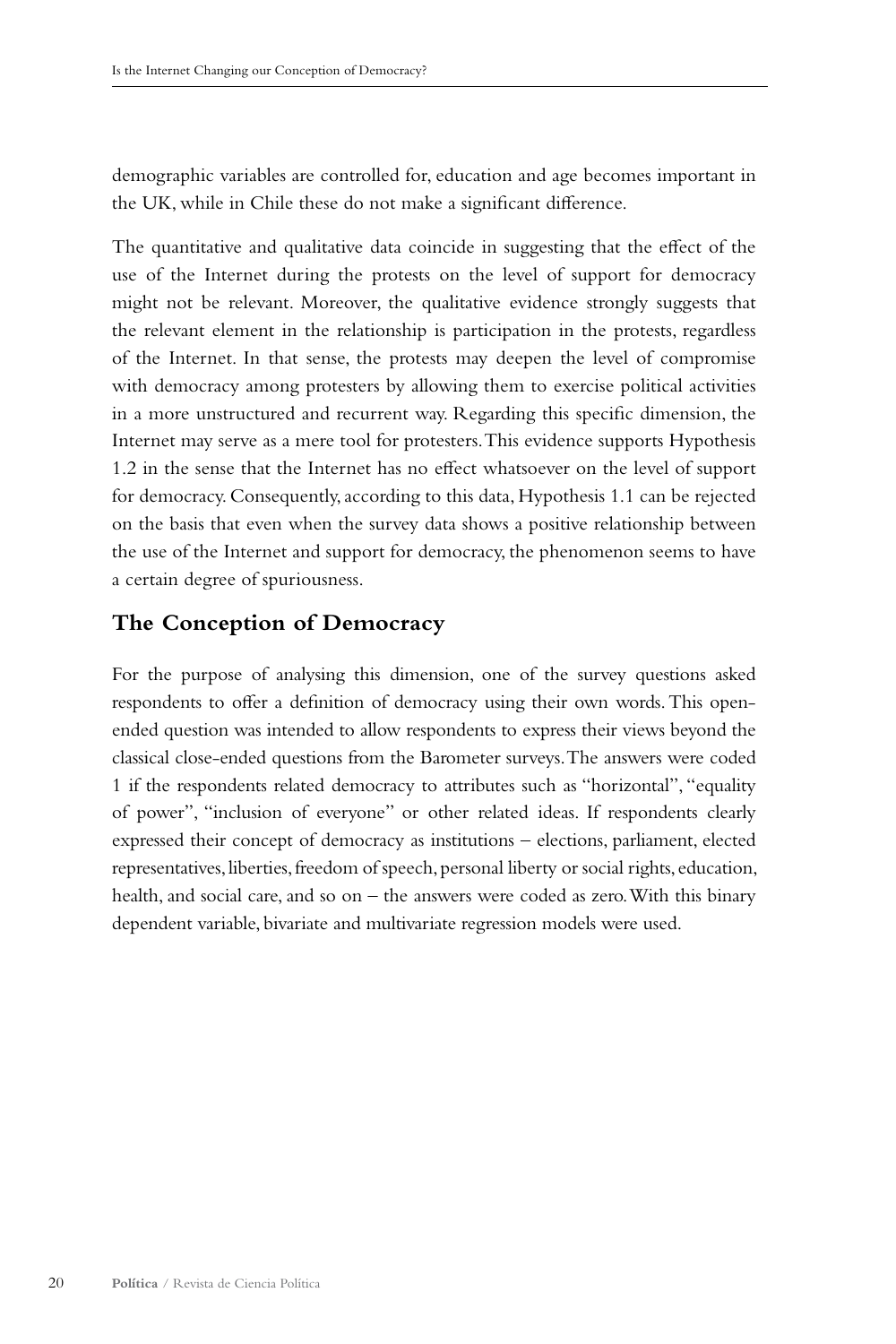| Horizontal Democracy                                  | Model 1                | Model 2               | Model 3          | Model 4             |
|-------------------------------------------------------|------------------------|-----------------------|------------------|---------------------|
| Use of the Internet in<br>Protests                    | $1.090$ ***<br>(0.264) | $1.125***$<br>(0.287) | 0.597<br>(0.650) | 0.862<br>(0.759)    |
| Evaluation of democracy                               |                        | 0.181<br>(0.214)      | 0.121<br>(0.182) | 0.315<br>(0.225)    |
| Participation in the Protests<br>(online and offline) |                        |                       | 0.477<br>(0.552) | 0.628<br>(0.579)    |
| Education                                             |                        |                       |                  | 0.058<br>(0.722)    |
| Gender                                                |                        |                       |                  | $-0.714$<br>(1.042) |
| Age                                                   |                        |                       |                  | $0.209*$            |
|                                                       |                        |                       |                  | (0.087)             |
| Constant                                              | $-2.909$ ***           | $-4.312*$             | $-4.299*$        | $-11.952**$         |
| N                                                     | 59                     | 59                    | 59               | 59                  |
| Legend: Standard errors<br>in $()$                    | $+$ p $< 0.10$         | $*$ p < 0.05          | ** $p < 0.01$    | *** $p < 0.001$     |

Table 2.1 Horizontal Democracy, UK survey

Table 2.2 Horizontal Democracy, Chile survey

| Horizontal Democracy            | Model 1        | Model 2    | Model 3     | Model 4   |
|---------------------------------|----------------|------------|-------------|-----------|
| Use of the Internet in Protests | $0.376*$       | $0.354*$   | $0.414*$    | $0.453*$  |
|                                 | (0.149)        | (0.161)    | (0.197)     | (0.196)   |
| Evaluation of democracy         |                | $-0.039$   | $-0.050$    | $-0.054$  |
|                                 |                | (0.095)    | (0.098)     | (0.108)   |
| Participation in the Protests   |                |            | $-0.099$    | $-0.093$  |
| (online and offline)            |                |            | (0.173)     | (0.182)   |
| Education                       |                |            |             | $-0.290$  |
|                                 |                |            |             | (0.284)   |
| Gender                          |                |            |             | $-0.928*$ |
|                                 |                |            |             | (0.450)   |
| Age                             |                |            |             | 0.035     |
|                                 |                |            |             | (0.025)   |
| Constant                        | $-1.648$       | $-1.363$   | $-1.118$    | $-1.034$  |
| N                               | 104            | 104        | 104         | 104       |
|                                 |                |            |             | ***       |
| Legend: Standard errors in ()   | $+$ p $< 0.10$ | * $p<0.05$ | ** $p<0.01$ | p<0.001   |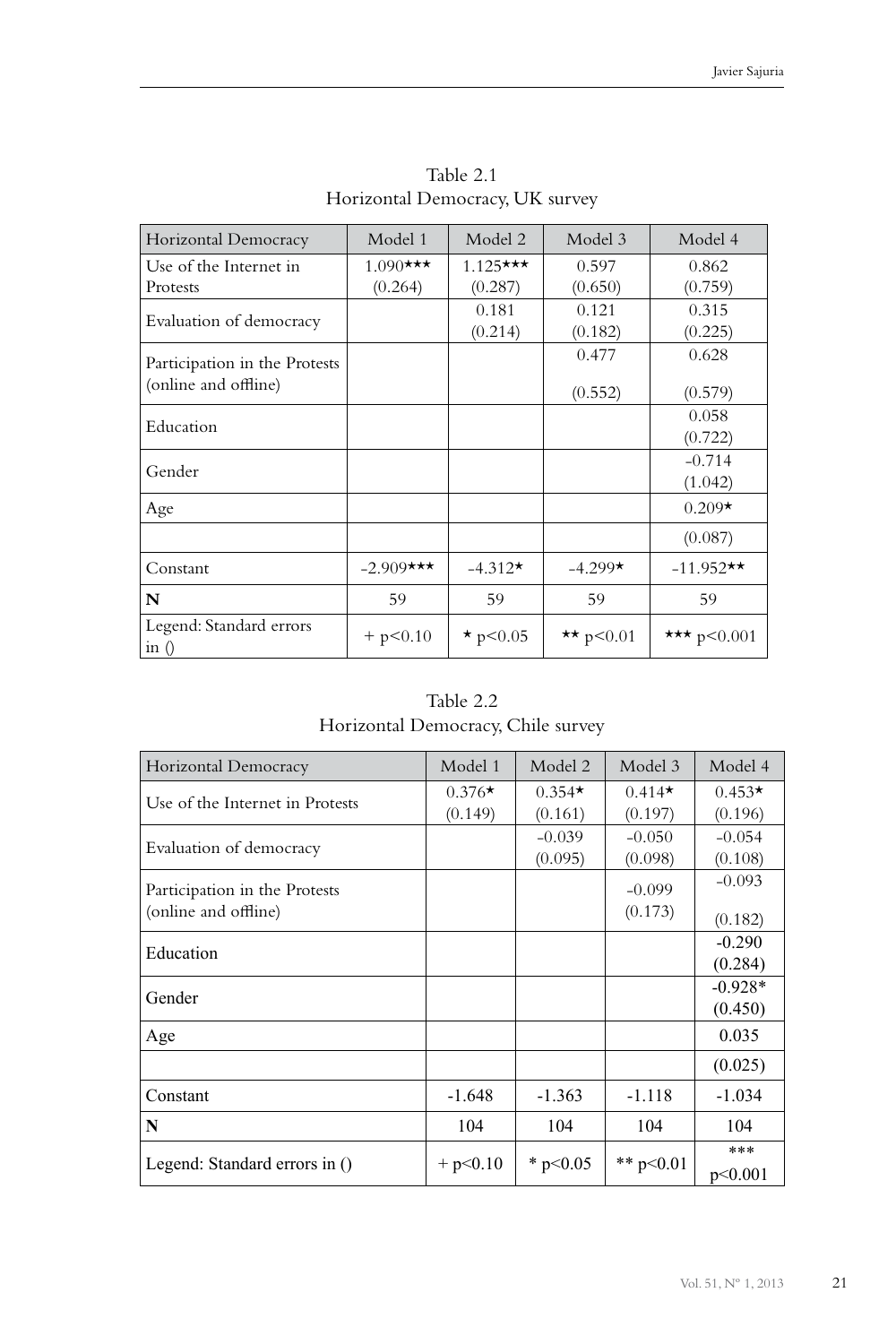Tables 2.1 and 2.2 show that there is a statistically significant positive relation between the use of the Internet during the protests and the appearance of the horizontal concept of democracy. The most interesting feature of this relation is that in the case of Chile, it holds in all of the different models. The only other variable that has statistical significance in the Chilean models is gender: men tend to think of democracy as being horizontal more frequently than women. In the case of the UK, the relation between the use of the Internet and the horizontal concept of democracy is significant only in the first two models. Nonetheless, there is an important caveat to be made in this case. As the question used to create the dependent variable was open-ended, respondents were allowed to leave it blank. This led to a considerable drop in the sample size from the previous models.

Despite this caveat, there is a positive relation between the two variables and that none of the other variables – except for gender in the Chilean case – appeared to have a significant relation. One of the possible causes of this could be that there is a genuine effect explained by the use of the Internet, which in turn would mean that H2.2 could be rejected.

The interview data confirms the existence of this relationship and provides more information about the possible underlying mechanisms. In the first place, as explained above, the Internet serves as a new tool for protesters and activists to access the mainstream media. This means that the content published in newspapers and showed on TV is increasingly coming from the users of online social networks. Mainstream journalists are learning to get their information straight from Twitter or Facebook and, hence, there is a more direct flow of information between protesters and the media. In this regard, one of the interviewed academics explained that most of the alleged influence of social media derives from a buzz generated by the mainstream media. Traditional journalists may thus be over-reacting to the emergence of new media and its capabilities during periods of contentious political action.

Another plausible explanation is that the Internet is fostering a less hierarchical organisational structure among protesters. As one of the activists from the UK student protests explained, they used the Internet to create a consensual way of decision-making: "We decided everything by consensus, by raising our hands. We also used people's opinion from Twitter or the blog during the meetings". On a related note, a UK journalist argued, "these new tools allow them to do this [the organisation of the protests] a lot easier, but I think that this way of operation belongs to a different form of democracy, to a new way to see it".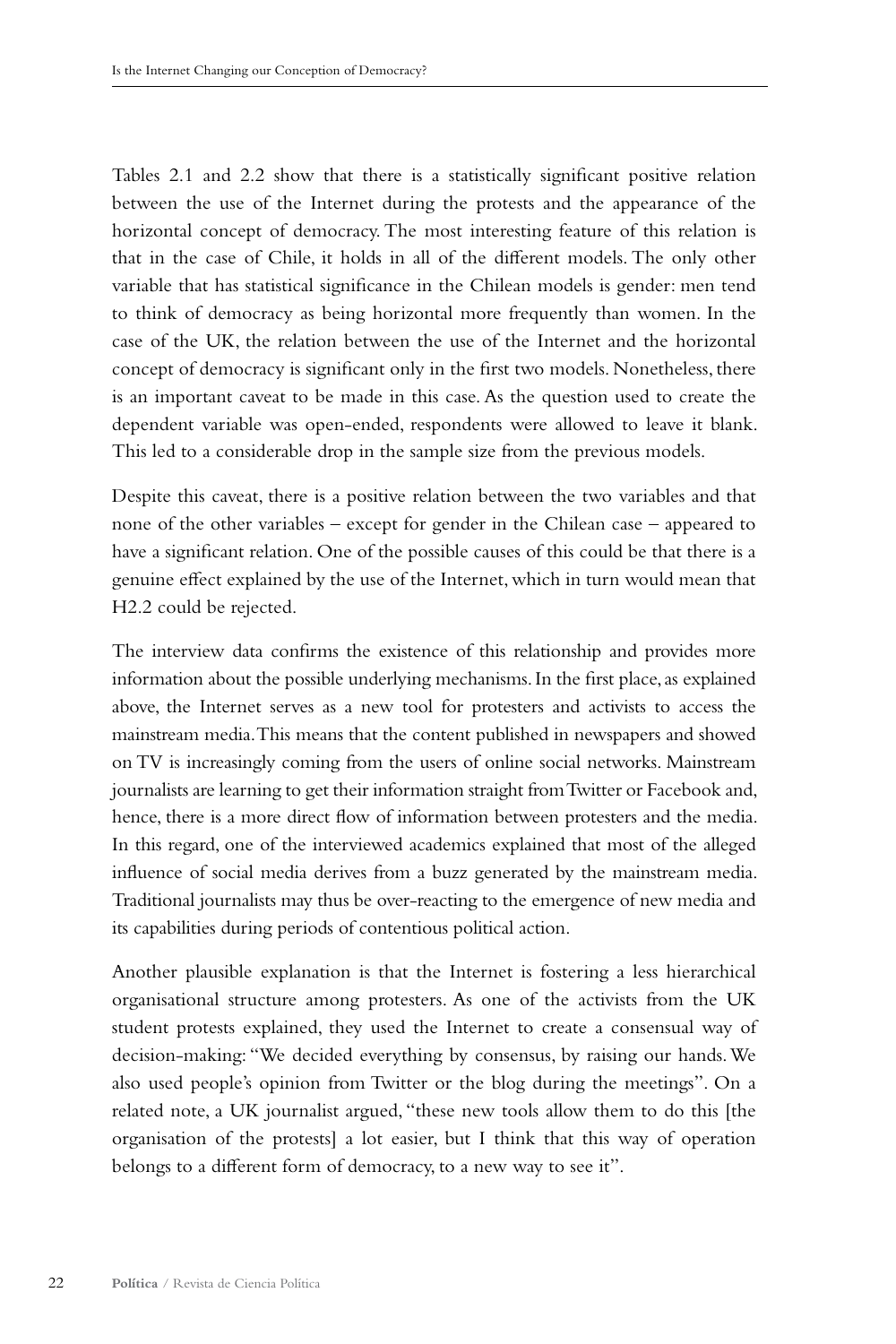There is a third argument that could help explain the relation between the use of the Internet and the horizontal view of democracy. According to this perspective, the Internet is fostering "democracy 2.0", in which ordinary citizens can participate as equals with politicians and other elites in the political process. As one of the Chilean academics explained, "users have limitless options to generate content, they can say what they want for the first time. You don't have to 'eat whatever they sell you'". One journalist interviewed went even deeper by stating that through the Internet "I'm no longer voting only once every several years. Now I vote and decide everyday, through social media, blogs or other tools". Some of the interviewees even compared the Internet to the romantic idea of the Greek polis, one claiming, "Twitter is becoming the new public square of democracy 2.0, in which everyone can shout a message". Most of those who attribute these features to the Internet also argue that this new way of political participation is changing our perception of democracy from a more traditional – or representative – conception to a more horizontal – or direct – one.

Nevertheless, there is no consensus on this horizontal conception of the Internet. One of the academics explained, "on the Internet we are all equals, but there are some who are more equal than others, just as in Orwell's Animal Farm". This argument relates to the idea that on Twitter, not everyone has the same influence, which is based on the number of followers and mentions a user has. "There is no equality on Twitter, there are those who have thousands of followers and their voice is more influential than the large majority of users", noted a Chilean academic. One of the interviewed activists claimed that kids from poor backgrounds still lack sufficient access to the Internet. In his words,

*"In the UK, everyone should have access to the Internet, that's what I believe to be democracy: that everyone can access information and can debate and share it in equal terms with anyone else".*

In the Chilean case, this concern is even more pronounced. An interviewed activist explained that:

*"As long as we keep our access differences, the democratising potential of the Internet is severely restricted. The risk is that we may fall under the illusion of false participation when, in reality, we may be fostering the creation of a new elite, the elite of the connected".*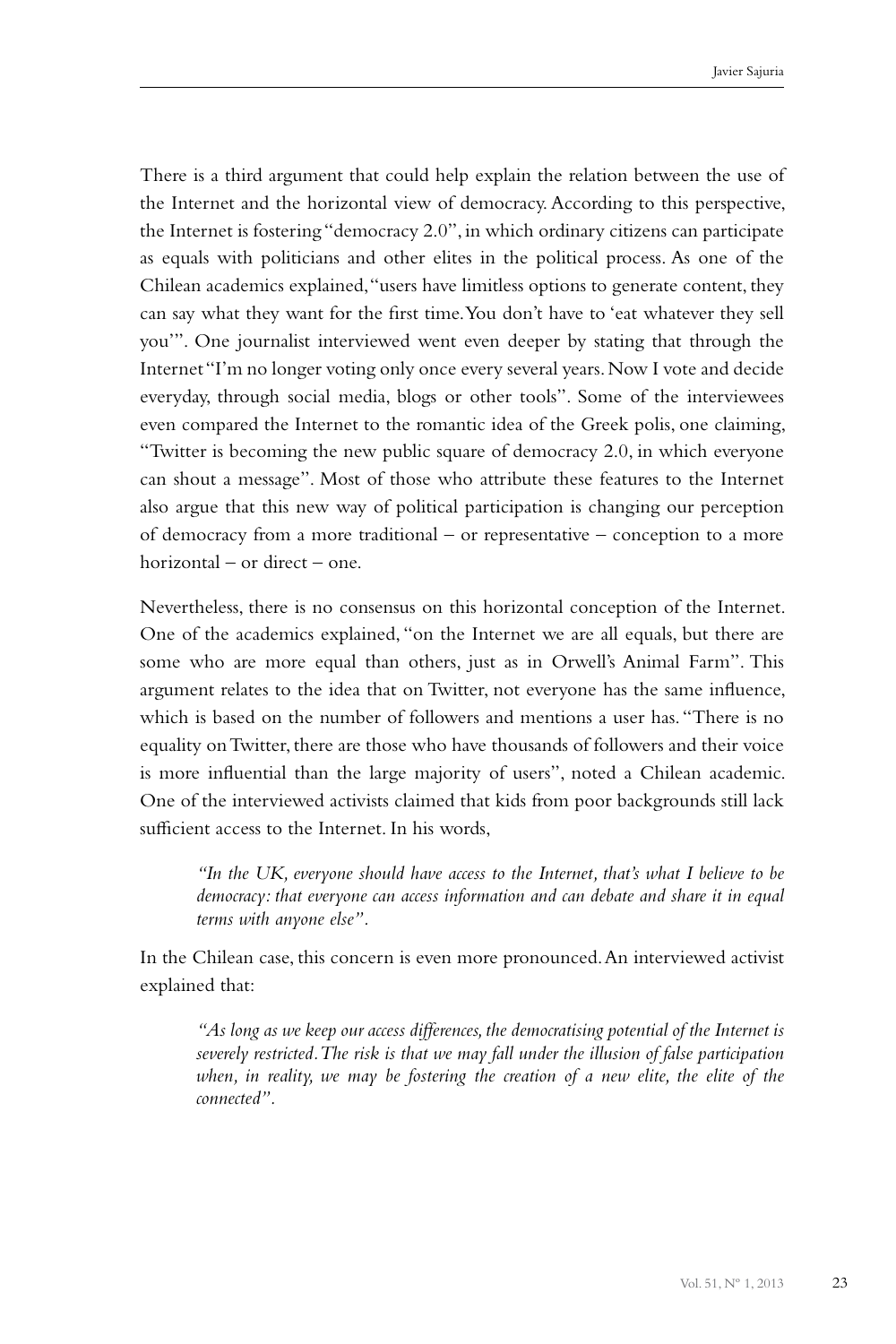The evidence is strong in suggestions that the Internet may not actually have the idealistic democratising power that some attribute to it. Nonetheless, this does not affect the fact that the Internet is in some sense creating a new conception of democracy. This idea relates democracy to horizontal values such as equality, inclusion and equal participation in the decision-making process. From the evidence gathered in this investigation, it is possible to suggest – not without extreme caution – a possible causal link between the use of the Internet in the protests – or at least with the alleged democratic discourse of it – and this new conception of democracy. Hence, H2.1 could be supported.

In order to test the idea that some sort of utopian discourse about the Internet might be responsible for this link, data from the OxIS 2009 has been used. This survey contained a question about the level of agreement with the statement that "through the use of the Internet, people like you can have more political power". This question provides a good proxy to analyse that discourse among respondents. As discussed above, the idea that the Internet creates an environment in which all people have access to power is common among certain groups. In addition, following Dalton's (2008) notion of "engaged citizenship", the OxIS survey asks respondents about their participation in a list of political activities. According to Dalton, some – such as contacting a politician, donating money to civic organisations, or participating in a protest - are more common among people who understand citizenship more as an engagement than a duty. The same type of people hold views such as equal treatment of citizens by government, better protection of minority rights, and higher support for civil disobedience (Dalton, 2008:128). These attitudes are very similar to those reflecting horizontal ideas about democracy, and therefore, can be used to observe the predicted presence of utopian discourse of the Internet.

Table 3.3 shows different logistic regressions using the participation in several political activities that can be labelled as "non-institutional" and that reflect what Dalton considered "engaged citizenship". There are two constructed dependent variables: one binary that accounts for any type of participation in these activities, and other that creates a scale form 0 to 6, depending on the amount of activities that a respondent declared. All the models are weighted according to the instructions provided by the Oxford Internet Institute.

The idea that Internet provides more political power affects positively the likelihood of participating in non-institutional activities overall, and is particularly significant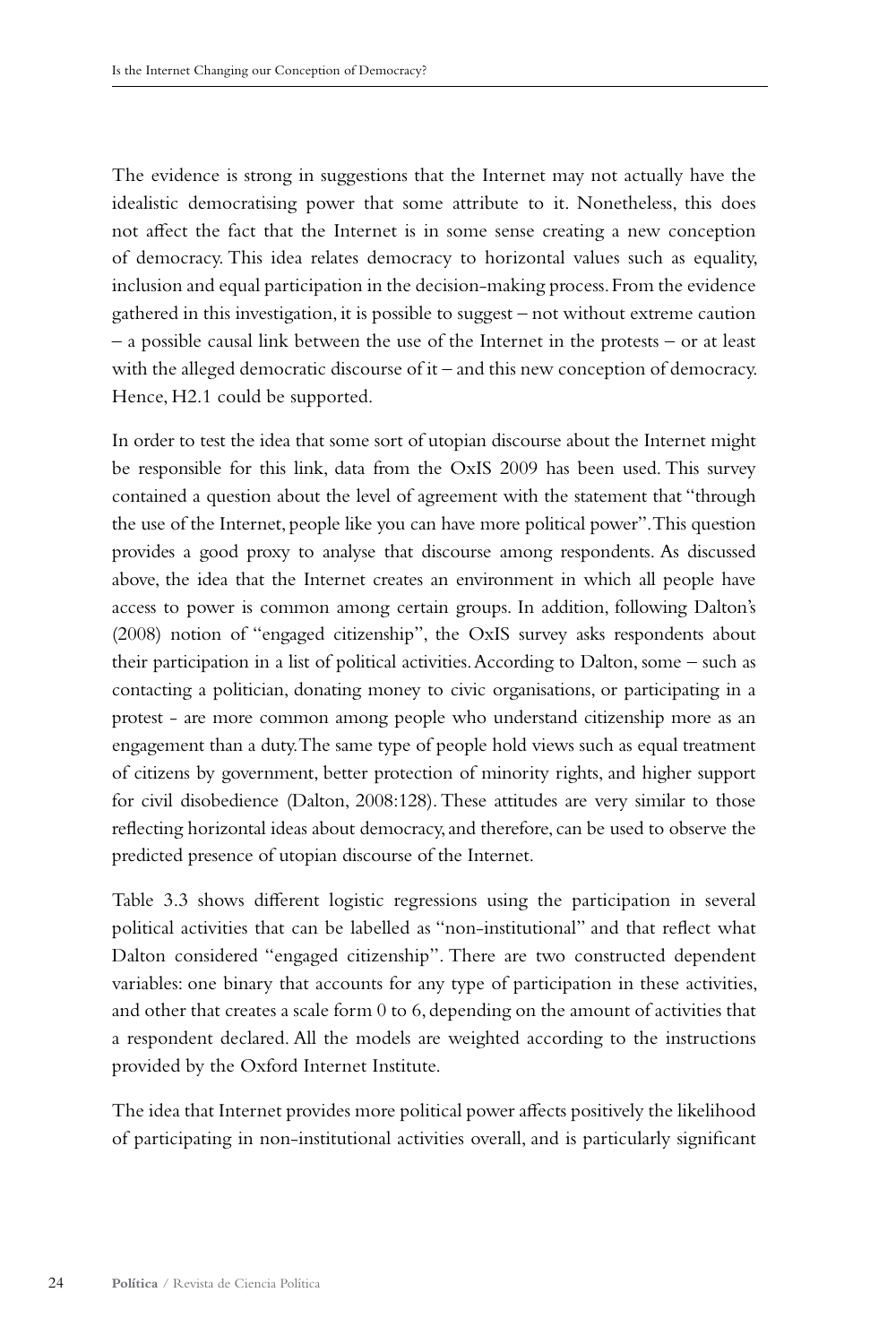in the case of contacting a politician, ethical consuming, and donating to a civic organisation.

These results are also preliminary evidence in support for the idea that the Internet carries a utopian discourse, and also that this discourse might be affecting the way in which people participate and, consequently, how do people conceptualise democracy. Obviously, this evidence is not conclusive. More analyses are required in the measurement of the conceptions of democracy, and for the purposes of this article, no similar data is available from Chile at the moment.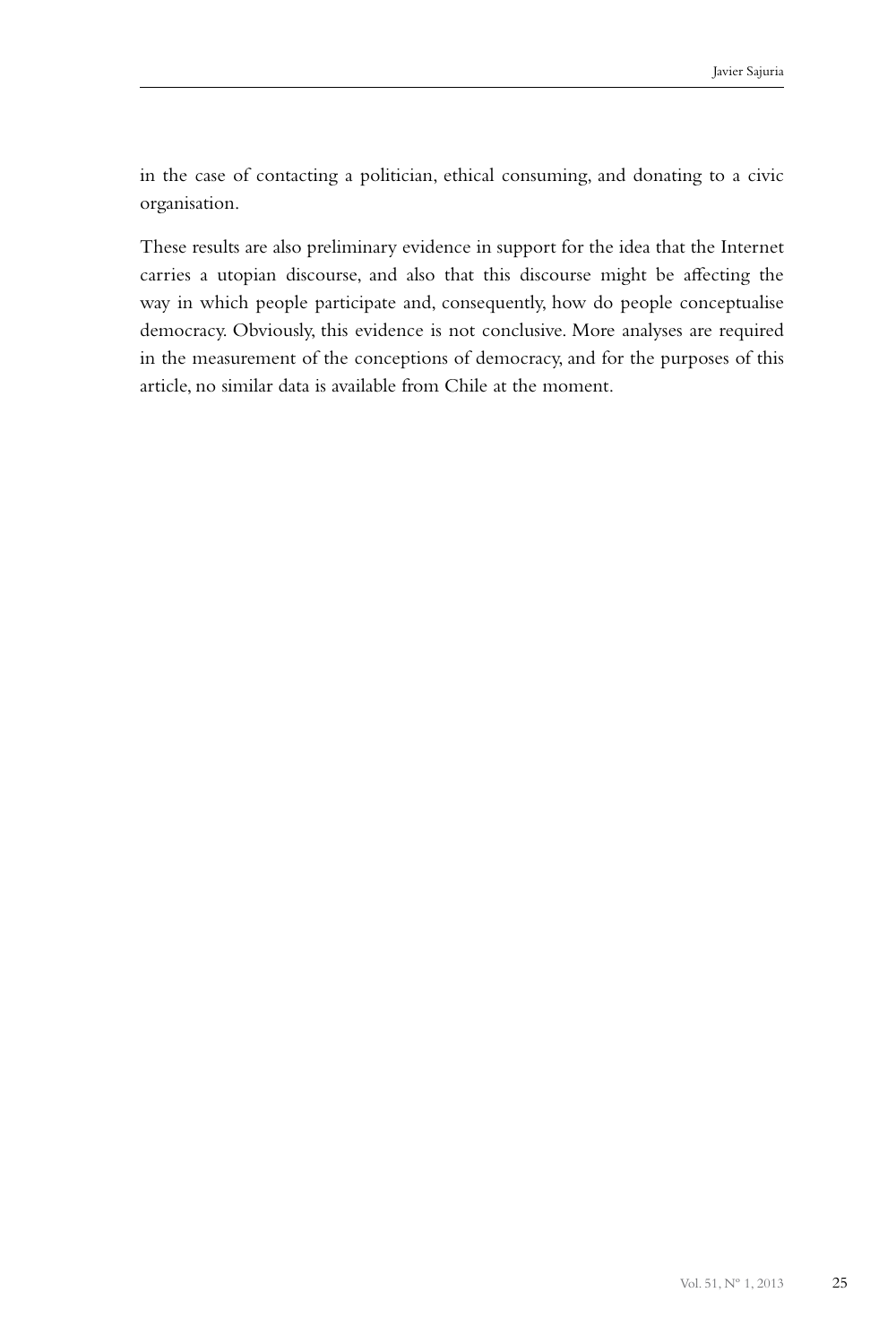| $\sim$ $\sim$ $\sim$                             |  |
|--------------------------------------------------|--|
|                                                  |  |
| $\frac{1}{2}$                                    |  |
|                                                  |  |
|                                                  |  |
|                                                  |  |
|                                                  |  |
|                                                  |  |
|                                                  |  |
|                                                  |  |
|                                                  |  |
| l                                                |  |
|                                                  |  |
| $\frac{1}{2}$                                    |  |
|                                                  |  |
|                                                  |  |
| ֧֧֧֧֧֧֧֧֧֛֡֓֓֓֝֬֓֝֬֝֬֓֝֬֝֓֓֝֬֝֬֝֓֝֬֝֬֝֬֝֬֝֓֝֬֝֬֓ |  |
|                                                  |  |
|                                                  |  |
| i                                                |  |
|                                                  |  |
|                                                  |  |
|                                                  |  |
|                                                  |  |
|                                                  |  |
|                                                  |  |
|                                                  |  |
| ł                                                |  |
|                                                  |  |
|                                                  |  |
|                                                  |  |
| i                                                |  |
|                                                  |  |
|                                                  |  |
|                                                  |  |
|                                                  |  |
|                                                  |  |
|                                                  |  |
|                                                  |  |
|                                                  |  |
| Cription of Act of the form of there are client  |  |
|                                                  |  |
|                                                  |  |
|                                                  |  |
|                                                  |  |
| d                                                |  |
|                                                  |  |
| j                                                |  |

| Join a civic<br>$-7.935***$<br>$1.286$ ***<br>$0.096**$<br>(0.420)<br>(0.283)<br>$-0.010$<br>(0.130)<br>(0.415)<br>(0.040)<br>0.348<br>$0.601\,$<br>1176<br>$-6.116$ ***<br>$0.932$ ***<br>(0.020)<br>$0.931***$<br>Contact a<br>$0.174$ *<br>(0.006)<br>politician<br>$(0.474$ * $(0.228)$<br>$-0.060$<br>(0.207)<br>(0.121)<br>1177 | $-2.970$ ***<br>$0.683$ ***<br>$0.047$ ***<br>petition<br>(0.108)<br>(0.088)<br>(0.013)<br>(0.004)<br>(0.173)<br>$-0.003$<br>Sign a<br>0.220<br>1179<br>organisation | demonstration<br>Participate<br>in a lawful<br>$-5.665$ ***<br>$1.210***$<br>$-0.193*$<br>(0.223)<br>$-0.032$<br>(0.389)<br>(0.009)<br>$-0.352$<br>(0.375)<br>(0.035)<br>0.029<br>1178 | for ethical reasons<br>Buying products<br>$-4.479$ ***<br>$0.751***$<br>$0.840$ ***<br>(0.190)<br>$0.428*$<br>(0.193)<br>(0.110)<br>$0.031*$<br>(0.015)<br>(0.005)<br>$0.001\,$<br>1177 | organisation<br>$-4.710***$<br>$1.039***$<br>$0.092$ ***<br>to a civic<br>$0.439**$<br>Donate<br>(0.270)<br>(0.146)<br>(0.248)<br>$-0.002$<br>(0.007)<br>$(0.007)$<br>0.053<br>1174 | Non institutional<br>participation<br>$-3.052$ ***<br>$0.585***$<br>$0.048$ ***<br>$0.843***$<br>(binary)<br>(0.160)<br>$(0.087)$<br>(0.150)<br>(0.004)<br>$0.381*$<br>(0.012)<br>$-0.000$<br>1181 |
|---------------------------------------------------------------------------------------------------------------------------------------------------------------------------------------------------------------------------------------------------------------------------------------------------------------------------------------|----------------------------------------------------------------------------------------------------------------------------------------------------------------------|----------------------------------------------------------------------------------------------------------------------------------------------------------------------------------------|-----------------------------------------------------------------------------------------------------------------------------------------------------------------------------------------|-------------------------------------------------------------------------------------------------------------------------------------------------------------------------------------|----------------------------------------------------------------------------------------------------------------------------------------------------------------------------------------------------|
|                                                                                                                                                                                                                                                                                                                                       |                                                                                                                                                                      |                                                                                                                                                                                        |                                                                                                                                                                                         |                                                                                                                                                                                     |                                                                                                                                                                                                    |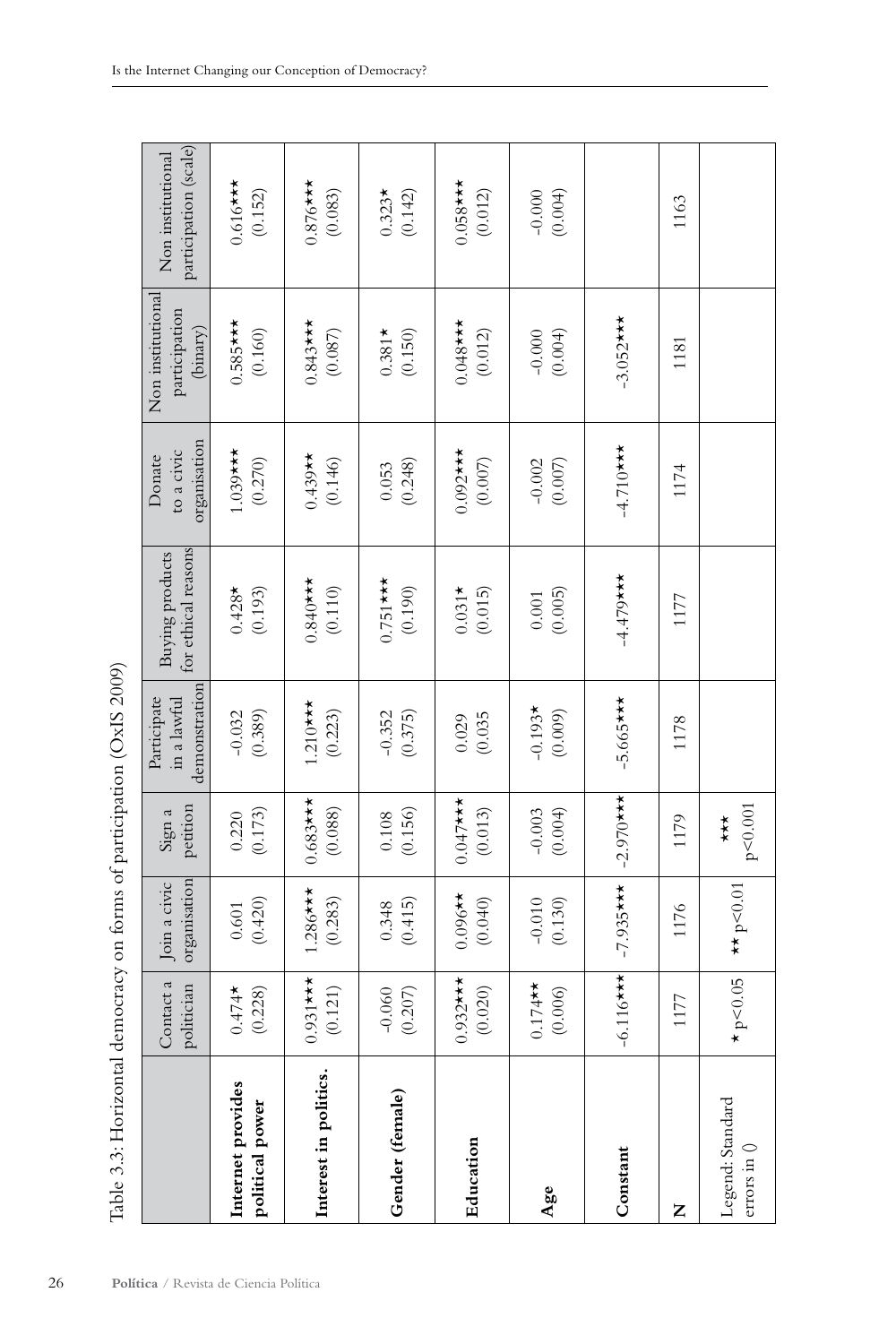## **Conclusions**

One of the main questions in the research field of online politics is whether or not the Internet is changing the way we behave politically. In the case of the present investigation, that question is narrowed to analyse the effect of the Internet on perceptions of democracy. From the evidence gathered, the answer to this question is "yes, to a certain degree". In the case of support for democracy, it appears that the "Axiological Rationality" model (Sarsfield & Echegaray, 2006) holds. Protesters tend to support democracy regardless of their evaluation of it, the medium by which they demonstrate or even their level of involvement with a social movement. Support for democracy comes from deeper beliefs and the Internet appears to have no significant effect on them.

Understanding of the concept of democracy proves to be more complex. The evidence suggests that the Internet is responsible for a change in the way that protesters understand democracy. This is a bold statement, but the complexity increases with inquiry into whether the Internet actually affects the concept of democracy, or is mere utopian discourse on it. From what I have researched, it is not possible to give a definitive answer to this question. However, the data is inclined to the more sceptical side of the spectrum. Internet activists are confronted with the contradiction of promoting the hypothetical horizontal credentials of the Internet, while at the same time recognising that it is fostering the creation of the same types of elites as in the offline world. Moreover, there is a general recognition of a persistent digital divide. It is interesting that the utopian discourse of the Internet – and not the Internet itself – may be creating a performativity effect; a self-fulfilled promise of the democratic potential of the Internet. The question will remain unanswered until more research is done, although the available data clearly points somewhat in this direction.

# **Bibliography**

- Bennett, L., Breunig, C., & Givens, T. (2008). "Communication and Political Mobilization: Digital Media and the Organization of Anti-Iraq War Demonstrations in the U.S." *Political Communication*, vol 25, nº3, pp. 269-289.
- Cantijoch, M. (2008). "The Influence of the Internet on different types of political participation in Spain". *Presented at the ECPR Graduate Conference*, Barcelona.

Dalton, R. J. (2008). *The good citizen: how a younger generation is reshaping American politics*. CQ Press.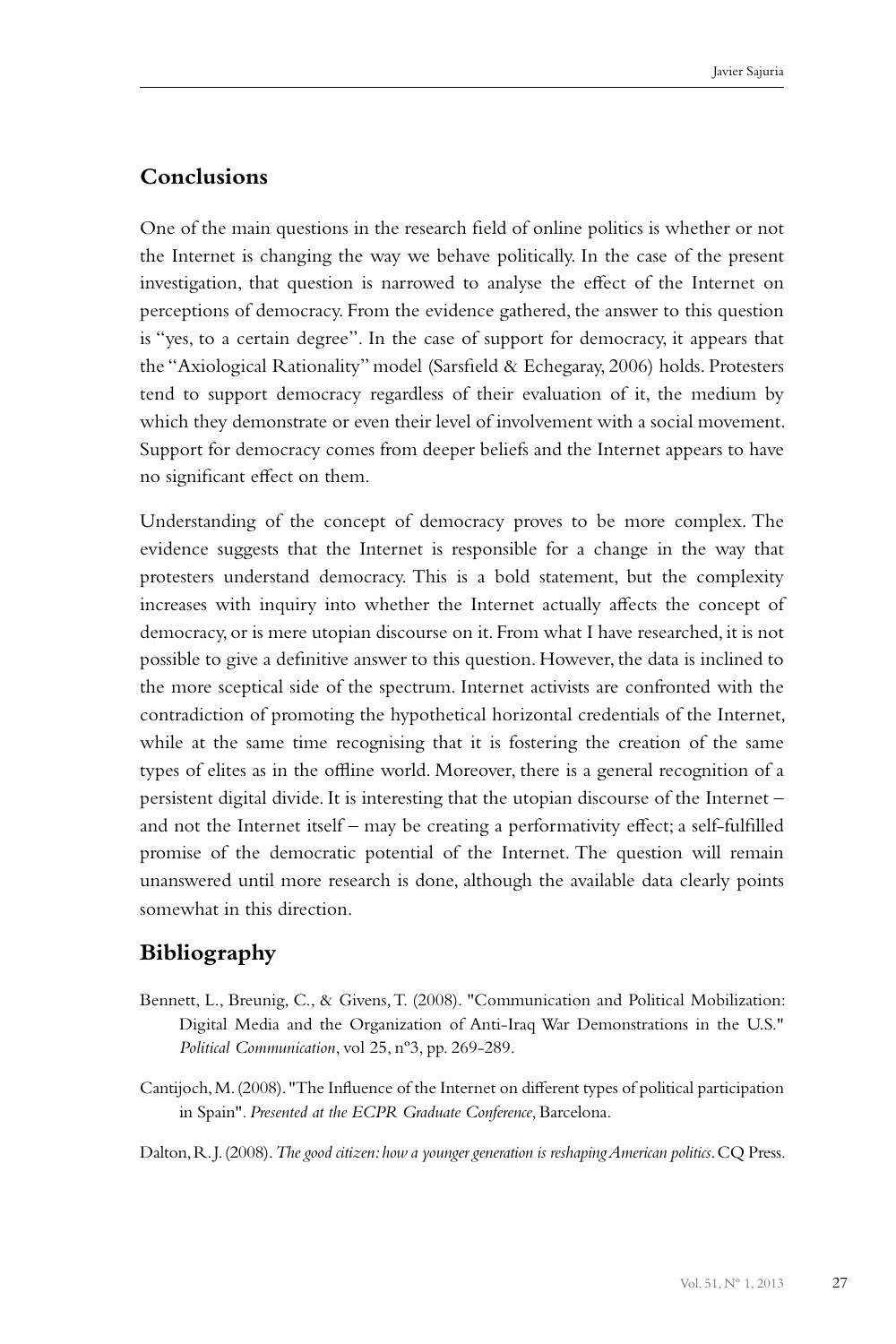- Dalton, R., Shin, D., & Jou, W. (2008). *How People Understand Democracy. How People View Democracy*. Baltimore: Johns Hopkins University Press.
- Di Gennaro, C., & Dutton, W. (2006). "The Internet and the public: Online and offline political participation in the United Kingdom." *Parliamentary Affairs*, vol 59, nº2.
- Diamond, L. (2008). *How People View Democracy*. Baltimore: Johns Hopkins University Press.
- Dutton, W., Helsper, E., & Gerber, M. (2010). OxIS 2009 Report: The Internet in Britain. OxIS Reports. Oxford: Oxford Internet Institute. Retrieved from http://www.oii. ox.ac.uk/research/oxis/OxIS2009\_Report.pdf
- Garret, K. (2006). "Protest in an Information Society: a review of literature on social movements and new ICTs." *Information, Communication and Society*, vol 9, nº2, pp.202- 224.
- Gerring, J. (2004). "What Is a Case Study and What Is It Good For?" *American Political Science Review*, vol 48, nº2, pp, 341-354. doi:10.1017/S0003055404001182
- Gerring, J. (2007). *Case study research : principles and practices*. New York: Cambridge University Press.
- Lagos, M. (2008). *Latin America´s Diversity of Views. How People View Democracy*. Baltimore: Johns Hopkins University Press.
- Manfreda, K., & Vehovar, V. (2008). *Internet Surveys. International Handbook of Survey Methodology, European Association of Methodology*. Sussex, England: Psychology Press.
- McAdam, D., Tarrow, S., & Tilly, C. (2001). Dynamics of Contention.
- Morozov, E. (2011). *The Net Delusion: How not to liberate the world*. ePenguin.
- Norris, P., Walgrave, S., & Van Aelst, P. (2005). "Who demonstrates? Antistate rebels, conventional participants, or everyone?" *Comparative politics*, vol 37, nº2, pp. 189-205.
- Sarsfield, R., & Echegaray, F. (2006). "Opening the black box: How satisfaction with democracy and its perceived efficacy affect regime preference in Latin America." *International Journal of Public Opinion Research*, vol 18, nº2, pp. 153-173.
- Stephenson, L. B., & Crête, J. (2011). "Studying Political Behavior: A Comparison of Internet and Telephone Surveys." *International Journal of Public Opinion Research*, vol 23, nº1, pp 24 - 55.
- Tarrow, S. (2008). *Power in Movement: Social Movements and Contentious Politics. Cambridge studies in comparative politics*. Cambridge: Cambridge University Press.
- Tilly, C., & Tarrow, S. (2007). *Contentious politics*. Paradigm Publishers.